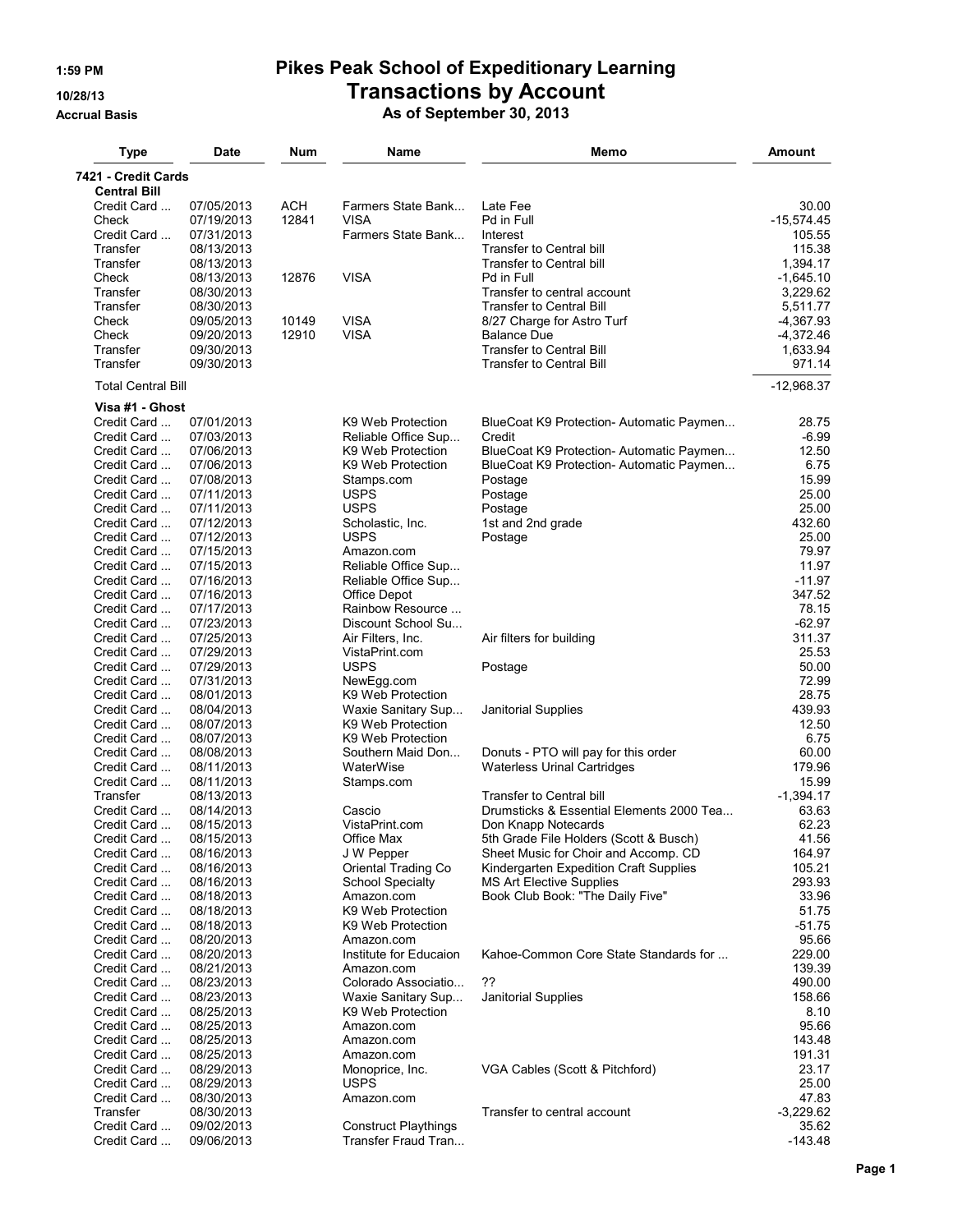# **1:59 PM Pikes Peak School of Expeditionary Learning 10/28/13 Transactions by Account**

**Accrual Basis As of September 30, 2013**

|       | <b>Type</b>               | <b>Date</b>              | <b>Num</b> | <b>Name</b>                   | Memo                                | <b>Amount</b>       |
|-------|---------------------------|--------------------------|------------|-------------------------------|-------------------------------------|---------------------|
|       | Credit Card               | 09/11/2013               |            | learning Z-Z                  | <b>Printable Books</b>              | 99.95               |
|       | Credit Card               | 09/11/2013               |            | CMC Musical Instru            | Snare Drum Stand: MS Band           | 69.98               |
|       | Credit Card               | 09/14/2013               |            | Mobicip.com                   |                                     | 399.60              |
|       | Credit Card               | 09/19/2013               |            | Plank Road Publish            | Music and Background CD             | 31.90               |
|       | Credit Card               | 09/20/2013               |            | J W Pepper                    | Music and Background CD's: MS Choir | 146.97              |
|       | Credit Card               | 09/20/2013               |            | K9 Web Protection             |                                     | 12.50               |
|       | Credit Card               | 09/20/2013               |            | K9 Web Protection             |                                     | 6.75                |
|       | Credit Card               | 09/20/2013               |            | K9 Web Protection             |                                     | 28.75               |
|       | Credit Card               | 09/20/2013               |            | ADM/SHOP Denver               | 5th Grade Expedition Fieldwork      | 690.00              |
|       | Credit Card               | 09/22/2013               |            | <b>Triarco Mail Order</b>     | <b>MS Art Supplies</b>              | 46.90               |
|       | Credit Card               | 09/25/2013               |            | Nasco                         | MS Science Classroom Supplies       | 36.69               |
|       | Credit Card               | 09/25/2013               |            | Nasco                         | MS Science Classroom Supplies       | 69.06               |
|       | Credit Card               | 09/25/2013               |            | Stamps.com                    |                                     | 15.99               |
|       | Credit Card               | 09/25/2013               |            | <b>USPS</b>                   |                                     | 50.00               |
|       | Credit Card               | 09/26/2013               |            | Triarco Mail Order            | <b>MS Art Supplies</b>              | 10.55               |
|       | Credit Card               | 09/27/2013               |            | <b>School Specialty</b>       | <b>Art Supplies</b>                 | 26.21               |
|       | Transfer                  | 09/30/2013               |            |                               | <b>Transfer to Central Bill</b>     | $-1,633.94$         |
|       | Total Visa #1 - Ghost     |                          |            |                               |                                     | 0.00                |
|       | Visa #2 - Knapp           |                          |            |                               |                                     |                     |
|       | Credit Card               | 07/01/2013               |            | <b>Hilton Hotels</b>          | Advance Purchase                    | 115.38              |
|       | Credit Card               | 08/02/2013               |            | Loaf N Jug                    |                                     | 45.01               |
|       | Credit Card               | 08/07/2013               |            | <b>King Soopers</b><br>K-Mart |                                     | 115.35              |
|       | Credit Card               | 08/11/2013               |            |                               |                                     | 17.76               |
|       | Credit Card               | 08/11/2013               |            | Clary Business Mac            |                                     | 419.99              |
|       | Transfer<br>Credit Card   | 08/13/2013               |            | Valero                        | <b>Transfer to Central bill</b>     | $-115.38$<br>410.00 |
|       | Credit Card               | 08/14/2013<br>08/15/2013 |            | Check For Less.com            |                                     | 65.45               |
|       | Credit Card               | 08/28/2013               |            | A G R                         | Turf for playground                 | 4.367.93            |
|       | Credit Card               | 08/29/2013               |            | Insect Lore                   |                                     | 70.28               |
|       | Transfer                  | 08/30/2013               |            |                               | <b>Transfer to Central Bill</b>     | $-5,511.77$         |
|       | Credit Card               | 09/01/2013               |            | Valero                        |                                     | 410.00              |
|       | Credit Card               | 09/15/2013               |            | Apple Itunes Store            |                                     | 19.99               |
|       | Credit Card               | 09/17/2013               |            | Apple Itunes Store            |                                     | 3.99                |
|       | Credit Card               | 09/20/2013               |            | Pizza Hut                     |                                     | 15.24               |
|       | Credit Card               | 09/22/2013               |            | Amazon.com                    |                                     | 90.12               |
|       | Credit Card               | 09/24/2013               |            | Loaf N Jug                    |                                     | 21.80               |
|       | Credit Card               | 09/26/2013               |            | Valero                        |                                     | 410.00              |
|       | Transfer                  | 09/30/2013               |            |                               | <b>Transfer to Central Bill</b>     | $-971.14$           |
|       | Total Visa #2 - Knapp     |                          |            |                               |                                     | 0.00                |
|       | Total 7421 - Credit Cards |                          |            |                               |                                     | $-12,968.37$        |
|       |                           |                          |            |                               |                                     |                     |
| TOTAL |                           |                          |            |                               |                                     | $-12,968.37$        |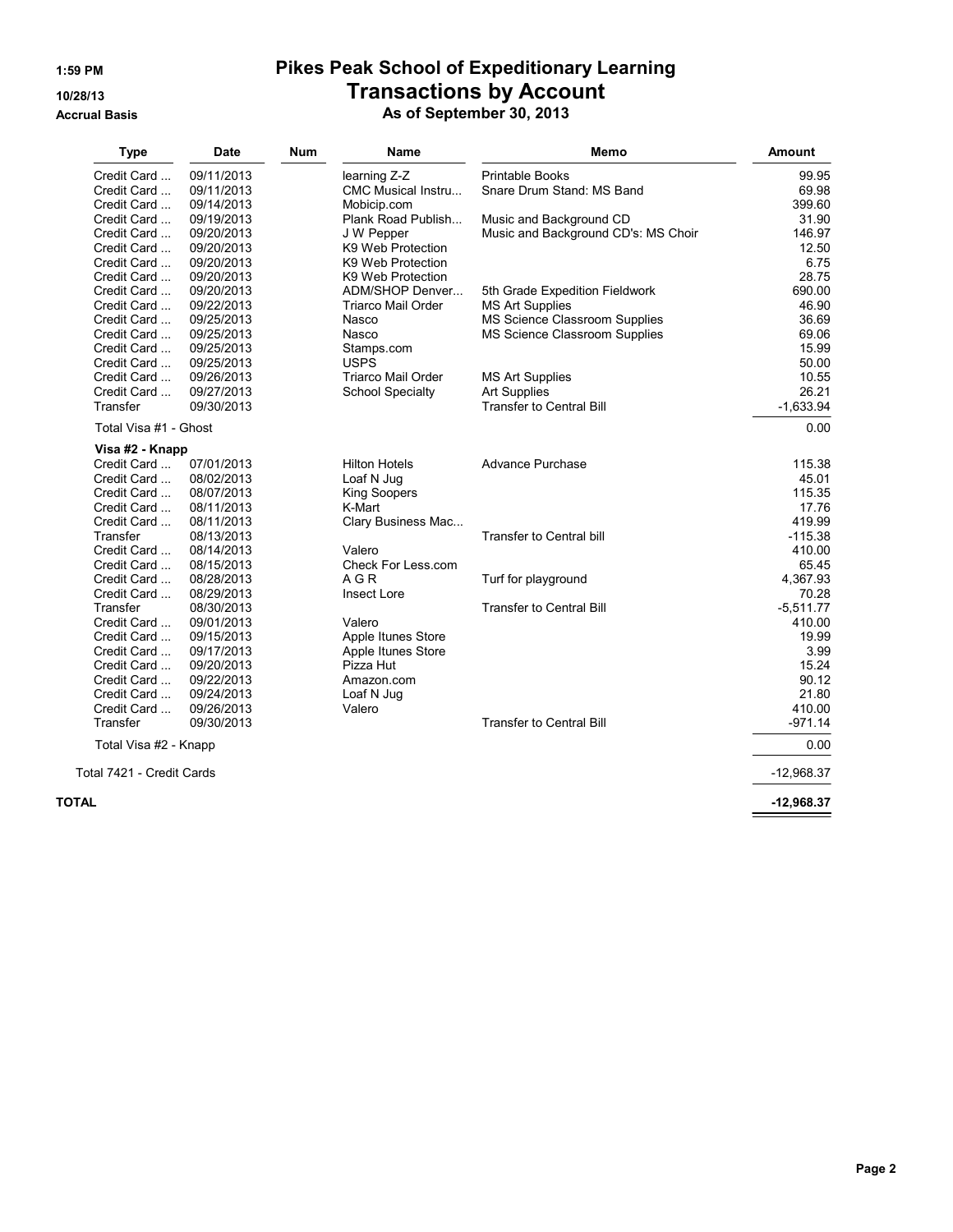### 1:59 PM

10/28/13

### **Accrual Basis**

**Balance** 15,574.45 15,574.45 15,604.45 30.00 135.55

| 250.93   |  |
|----------|--|
| 1,645.10 |  |
| ი იი     |  |
| 3,229.62 |  |
| 8,741.39 |  |
| 4,373.46 |  |
| 1 00     |  |
| 1,634.94 |  |
| 2.606.08 |  |
| 2.606.08 |  |
| 0.00     |  |
| ດດ - 7 F |  |

 $\overline{2}$ 

28.75 21.76 34.26 41.01

> 57.00 82.00

992.09 1,070.24

107.00 539.60 564.60 644.57 656.54 644.57

1,007.27 1,318.64 1,344.17 1,394.17 1,467.16 1,495.91 1,935.84 1,948.34

> 1,955.09 2,015.09 2,195.05 2,211.04 816.87 880.50

942.73 984.29 1,149.26 1,254.47 1,548.40 1,582.36 1,634.11 1,582.36

1,678.02 1,907.02 2,046.41 2,536.41 2,695.07 2,703.17 2,798.83 2,942.31 3,133.62 3,156.79 3,181.79 3,229.62  $0.00\,$ 35.62  $-107.86$ 

## **Pikes Peak School of Expeditionary Learning Transactions by Account**

As of September 30, 2013

Page 3